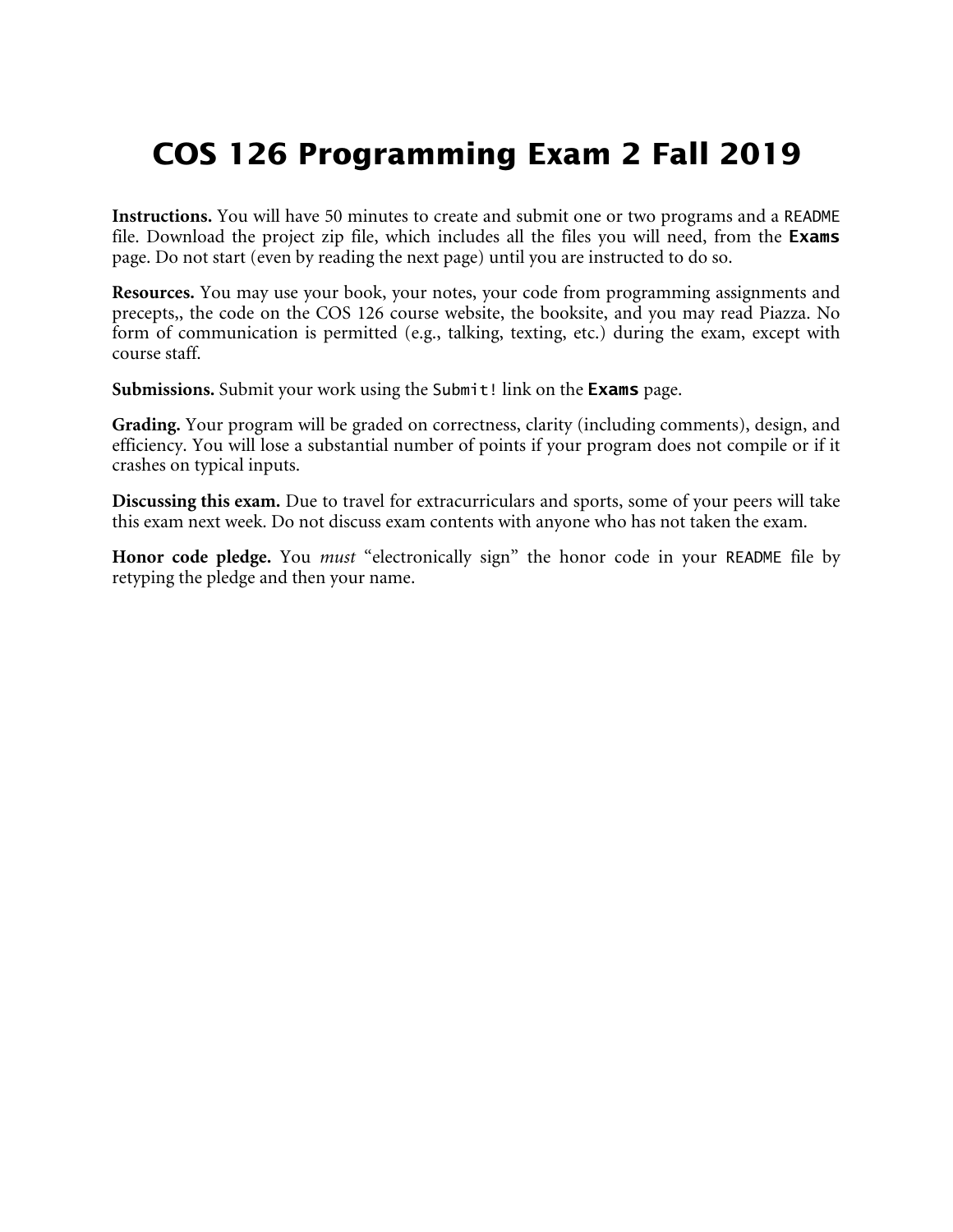## **Programming Exam 2: Cellular Automata**

**Description.** You may have heard of Conway's *game of life*, which is a two-dimensional cellular automaton. Your task in this exam is to simulate *one-dimensional cellular automata*, a similar and simple model of computation that has (amazingly) been proven Turing-equivalent (these machines are as powerful as Turing machines).

A *one-dimensional cellular automaton* is an array of cells that are either *on* or *off* whose states all change each time the machine steps. The changes are governed by a set of rules that specify a new value for each cell, depending on the its current value and those of its its immediately adjacent neighbors. So that every cell has a left neighbor and a right neighbor, we define a dummy cell to the left of the leftmost cell and a dummy cell to the right of the rightmost cell, both of which are always *off*. For simplicity we use 1 to represent *on* and 0 to represent *off.* At left is an example of a

$$
0 \quad 0 \quad 0 \quad 0 \quad 1 \quad 0 \quad 0 \quad 0
$$

7-state machine (including the dummy 0 bits to its left and to its right), initialized to all 0 except for a 1 in the middle.

Now, to specify how a machine works, we start by considering the three bits given by the states of each cell and its neighbors (in the order left, middle, right). Since each of the three cells are either 0 or 1, there are eight possible cases to consider. We can convert each of the possible three-bit values to an index between 0 and 7 and then use that index to access an eight-character "rules string" that specifies the new value for the state of the middle cell for each possibility. For example, the table at right shows the interpretation of a String variable rules with the value "01001000 " as a rules string for a 1D cellular automaton. Each row in the table tells us how to determine a cell's new state: we convert the three bits representing its old state and the old states of its neighbors to a binary number i.

|               |   |   |   |   |   |   |   |   |   | $\frac{1}{2}$<br>The new state of that cell is $rules.charAt(i).$ |
|---------------|---|---|---|---|---|---|---|---|---|-------------------------------------------------------------------|
| initial state | 0 |   | 0 |   |   |   | 0 | 0 | 0 | In.<br>$\ddot{\cdot}$<br>simu                                     |
|               |   |   |   |   |   |   |   |   |   | four                                                              |
| after step 1  | 0 |   | 0 |   | 0 |   |   | 0 | 0 | cent<br>010                                                       |
| after step 2  | 0 | 0 | 1 | 0 | 0 | 0 | 1 | 0 | 0 | to its                                                            |
| after step 3  | 0 | 1 | 0 | 1 | 0 | 1 | 0 | 1 | 0 | 001                                                               |
| after step 4  | 0 |   | 0 | 0 | 0 | 0 | 0 | 0 |   | is <sub>1</sub> n<br>verif                                        |

| i | left middle right | new middle<br>$(i \text{ in binary})$ $(rules.charAt(i))$ |
|---|-------------------|-----------------------------------------------------------|
| 0 | 000               | 0                                                         |
| 1 | 001               | 1                                                         |
| 2 | 010               | 0                                                         |
| 3 | 011               | 0                                                         |
| 4 | 100               | 1                                                         |
| 5 | 101               | 0                                                         |
| 6 | 110               | 0                                                         |
|   | 111               |                                                           |

In a step, all cells change independently and simultaneously. The diagram at left shows the result of four steps for our example. After the first step, the center cell changes to 0 because it is in the middle of a 010 pattern (as indicated by the arrows). Also, the cell to its left changes to 1 because it is in the middle of a 001 pattern and cell to its right changes to 1 because it is in the middle of a 100 pattern. Take the time now to verify the changes in steps 2, 3, and 4.

## *Be sure that you understand how these machines work before reading further.*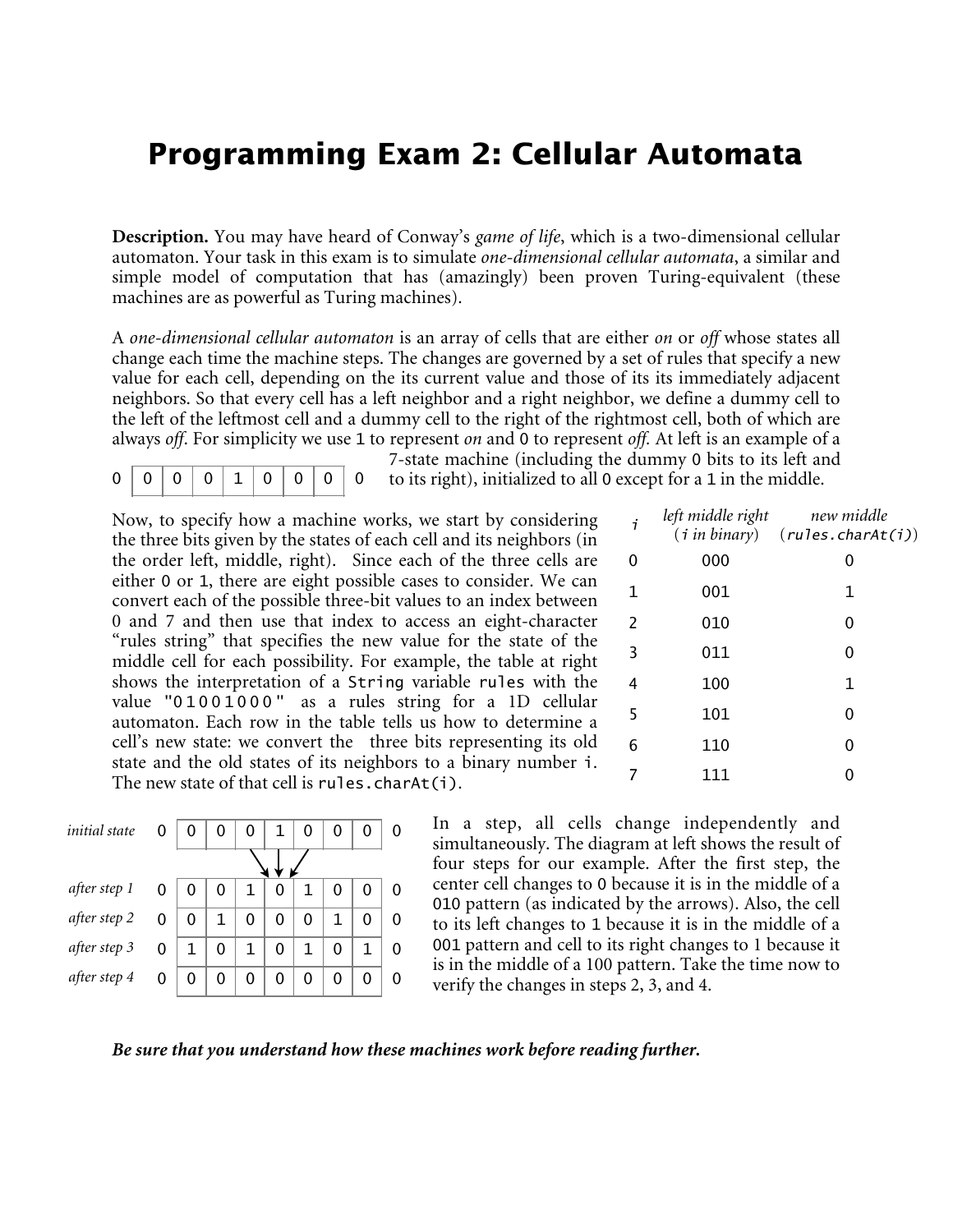**Part 1 (7 points).** Download the project zip file, which includes all the files you will need, from the Exams page. Complete the implementation of CA.java by implementing a test client, constructor, toString(), and step() methods.

**Test client.** Implement a test client that takes a size, number of steps, and rules string from the command line, builds a CA of the given size, and then runs it for the given number of steps, following the given rules. Print out the initial state of the CA and all state changes.

**The constructor.** Build an automaton with the given number of cells, all initialized to *off* except for the center one (you may assume that n is odd). Note that you need to accommodate the dummy cells at the

```
% more CA.java 
public class CA 
{ 
    private int n; 
    private int[] cells; 
    private String rules; 
    public CA(int n, String rules) 
    // YOUR CONSTRUCTOR HERE 
    public void step() 
    // YOUR CODE HERE 
    public String toString() 
    // YOUR CODE HERE 
    public static void main(String[] args) 
    // YOUR CODE HERE 
}
```
beginning and at the end—-the easiest was to do so is to use an array of length n+2.

**The** toString() **method.** Return a string with blanks corresponding to *off* cells and asterisks corresponding to *on* cells (exclude the dummy cells). While debugging, you might find it more convenient to use 0s and 1s.

**The** step() **method.** To simulate one step of the automaton, use a temporary array, as follows:

- Create the temporary array.
- Set every entry of that array to the new value dictated by the rules.
- Copy from that array to set the new state of the machine.

The key to the simulation is to, for each cell  $i$  in the automaton, compute an  $int$  value index that indicates which rule should be applied to find its new value. For example, if cells[i-1] is 1, cells[i] is 0, and cells[i+1] is 0, then your program should compute the value 4 for index and use rules.charAt(i) for the new value of cells[i].

## **Examples.**



| % java-introCS CA 31 12 01111000<br>÷ |
|---------------------------------------|
| ***                                   |
| ** *                                  |
| ** ****                               |
| ** * *                                |
| ** **** ***                           |
| ** * * *                              |
| ** **** ******                        |
| ** * ***<br><b>Single</b>             |
| ** **** ** * ***                      |
| ** * ***** * *                        |
| ** **** ** * * ****                   |
| * * *** *** ** *                      |
|                                       |

Submit CA. java and your README using the Submit! link on the Exams page.